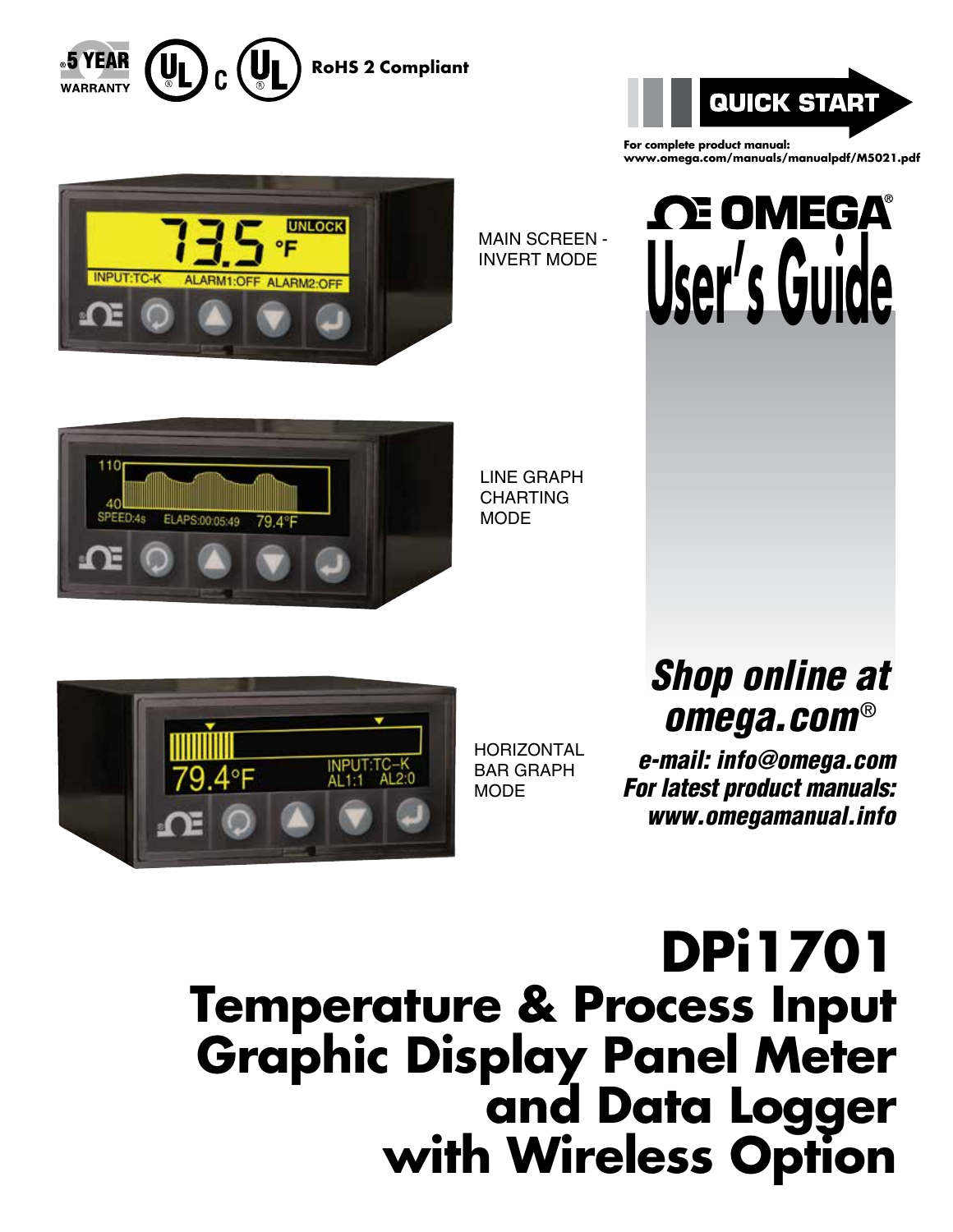







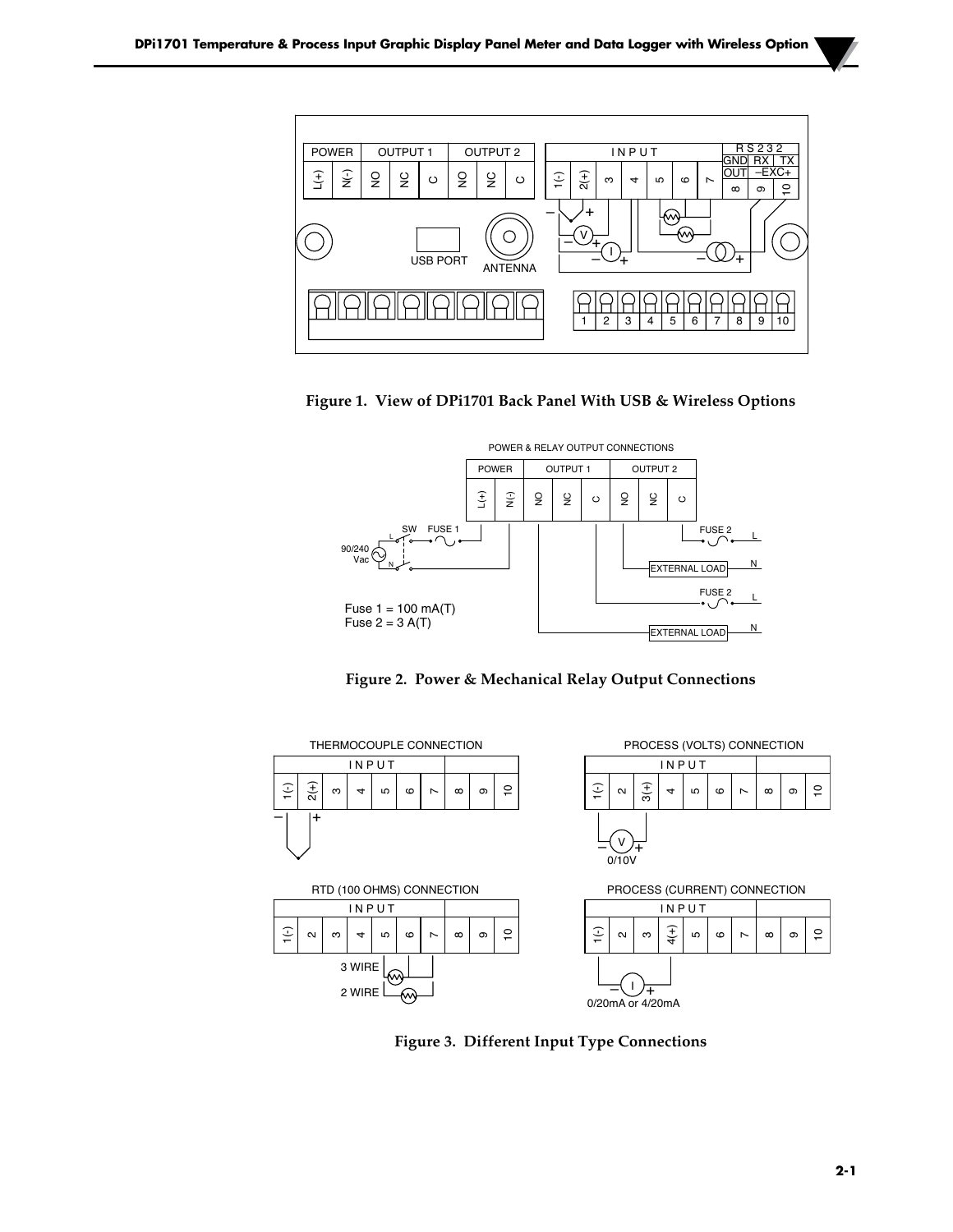



Figure 4. RS232 Connections **Figure 5. Excitation Voltage & Analog Output Connections** 



**Figure 6. Configuration Menu Flow Chart**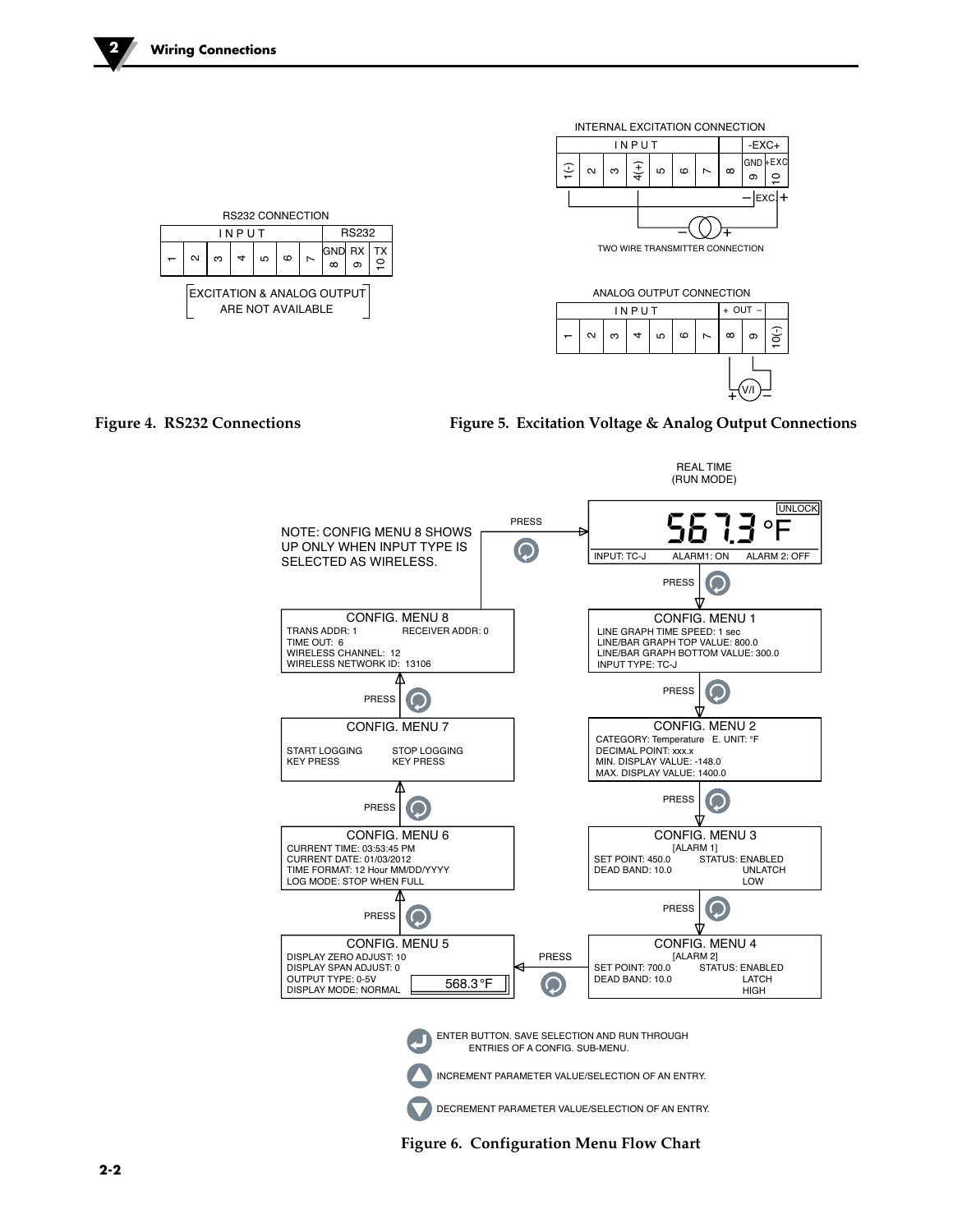

**Figure 9. Lock/Unlock Flow Chart**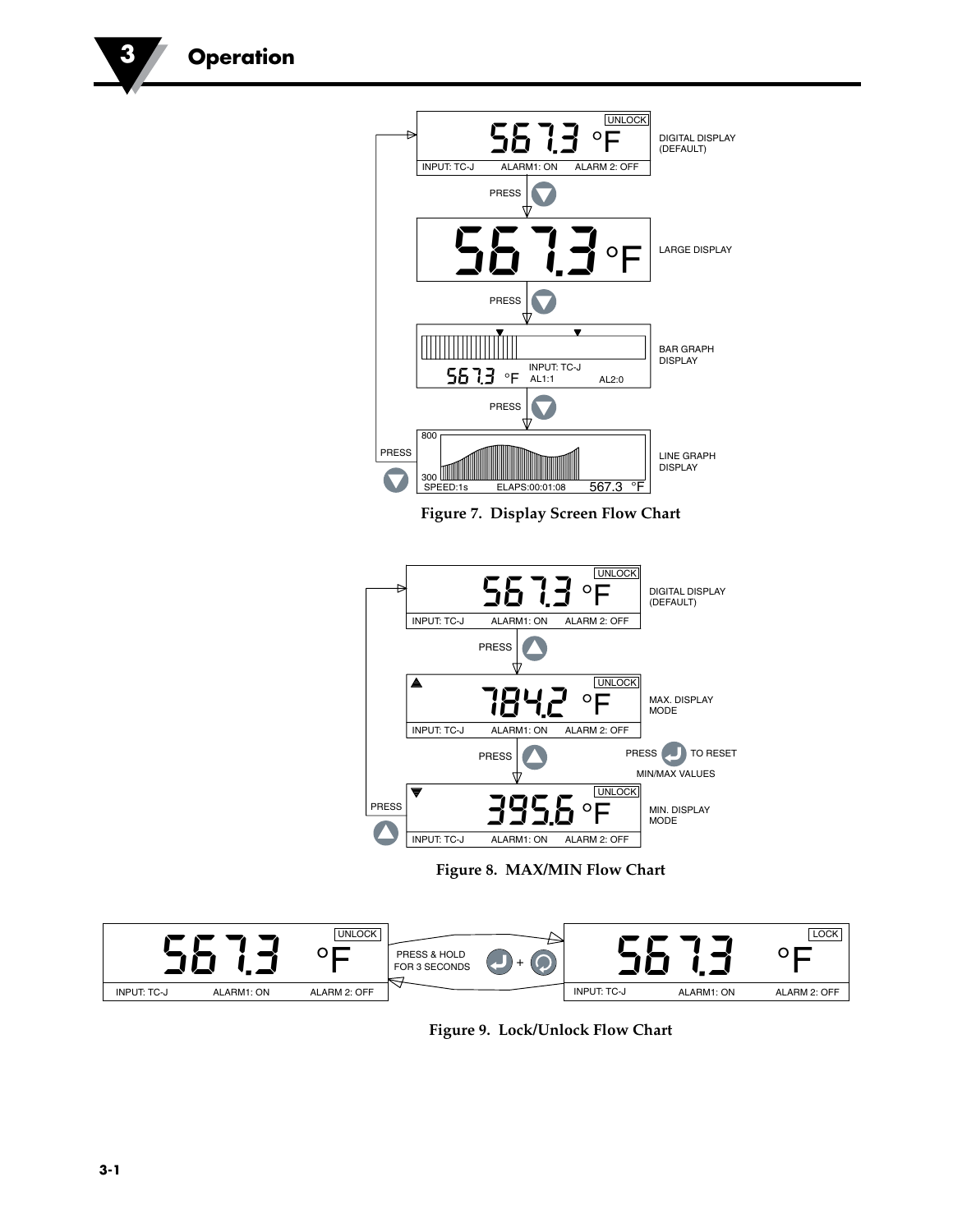**-3-2**



**Figure 10. Data Logging Screen Flow Chart**

#### **SPECIFICATIONS SUMMARY**

**GENERAL Thermocouple Accuracy Type J, Type K, Type E:, Type T:** 0.5ºC (0.9ºF) **Type R & S:** 1°C (1.8°F) or 0.5% of full scale **Thermocouple Range Type J:**  $-100 \text{ to } 760^{\circ} \text{C}$  (-148 to 1400°F) **Type K:**  $-100$  to  $1260^{\circ}$ C (-148 to  $2300^{\circ}$ F) **Type E:**  $-200$  to 849<sup>°</sup>C (-328 to 1560<sup>°</sup>F) **Type T:**  $-200$  to  $400^{\circ}$ C ( $-328$  to  $752^{\circ}$ F) **Type R & S:** 100 to 1760°C (212 to 3200°F) **Thermocouple Warm up Period:** 45 minutes **Thermocouple Zero Drift:** 0.06°C/°C **Open Thermocouple Detection:** Up scale **Thermocouple Lead Resistance:** 100 ohms max. **RTD:** 100 ohms Platinum, 2 or 3 wire, 0.00385 curve **RTD Accuracy:** 0.5ºC (0.9ºF) **RTD Range:** -200 to 850ºC (-328 to 1562ºF) **Open RTD Detection:** Up scale **Process (Voltage or current) Input Accuracy:** 0.1% of Rdg **Voltage Input Range:** 0 to 10 Vdc **Current Input Range:** 0 to 20 mA and 4 to 20 mA **Sampling Rate:** 4 samples per second **General Power:** 90/240 Vac +/-10%, 50-400 Hz **Operating Conditions:** 0 to 50ºC (32 to 122ºF), 90% RH noncondensing Protection: NEMA-1/Type 1 Front bezel **Dimensions:** 48H x 96W x 118mm D (1.89 x 3.78 x 4.65") **Panel Cutout:** 45H x 92mm W (1.772 x 3.622") **Weight:** 295 g (0.65 lbs)